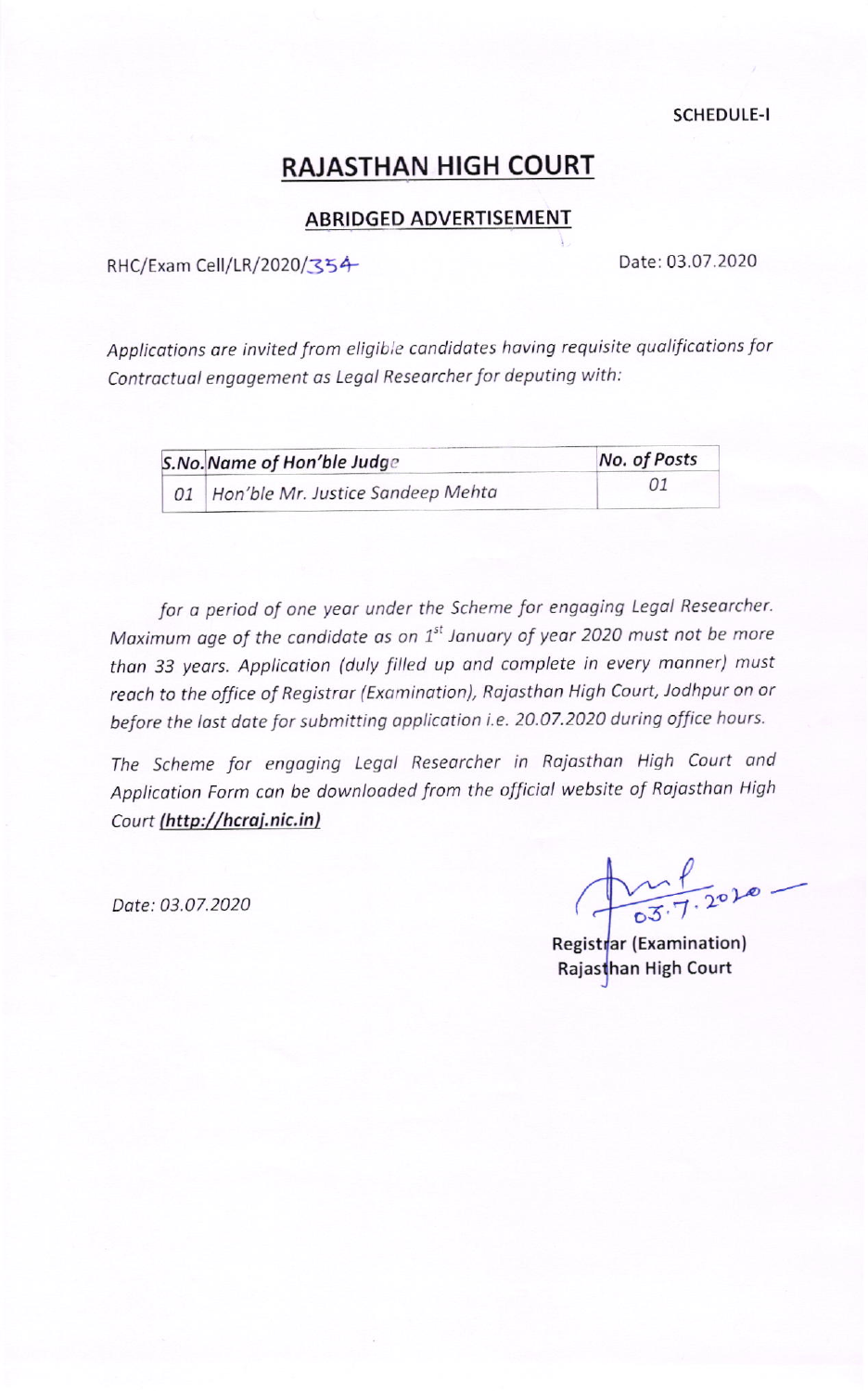#### SCHEDULE-II

Adv No/ Legal Researcher/

### Name of Post: Legal Researcher Last Date: 20.07.2020

| Affix Passport Size |
|---------------------|
| Photo               |
| (Own Signed and     |
| Attested by         |
| Gazetted Officer)   |

Name of Hon'ble Judge, for whom application is submitted-

| 1. | Name of Applicant             | 19 - Andrej Stein, Amerikaansk konstantinopleringen                                                              |
|----|-------------------------------|------------------------------------------------------------------------------------------------------------------|
|    | (In Capital Letter)           |                                                                                                                  |
| 2. | Date of Birth                 | a Listence here is a community for the same                                                                      |
| 3. | Sex (Male/Female)             | <u> 1. januar - Januar Samuel, mendan mengang mengang</u>                                                        |
| 4. | Nationality                   | the street of the transfer and the state                                                                         |
| 5. |                               | Full Name of Father/Husband: Manual Annual Annual Annual Annual Annual Annual Annual Annual Annual Annual Annu   |
| 6. | <b>Present Postal Address</b> | the state and proposed to the proposed and a                                                                     |
| 7. | <b>Permanent Address</b>      | en al sul segundo de la construcción de la construcción de la construcción de la construcción de la construcción |
| 8. |                               |                                                                                                                  |

| Name of<br>Exam<br>Passed | Name of<br>Board/<br>University | Name of<br>Institution/<br>College | Year of<br>Passing | Total<br>Marks | Marks<br>Obtained | Percentage<br>of Marks<br>obtained |
|---------------------------|---------------------------------|------------------------------------|--------------------|----------------|-------------------|------------------------------------|
|                           |                                 |                                    |                    |                |                   |                                    |
|                           |                                 |                                    |                    |                |                   |                                    |
|                           |                                 |                                    |                    |                |                   |                                    |
|                           |                                 |                                    |                    |                |                   |                                    |

- Do you have knowledge of Computer Operation? (Yes/No) 9.
	- Whether you have undergone any certificate diploma course in computer operation from a recognized Institute? Please give particulars ..................... t.
- Are you married? lf so, do you have more than one spouse living or married <sup>a</sup> person having spouse livlnS? 10
- 11. Number and Date of Bank draft/Banker Cheque/IPO and Value: Date \_ Number- Amount: Rs. Name of Bank/ Post office:

- 12. Mobile Number of the Candidate \_\_\_\_\_\_\_\_\_\_\_\_
- 13. E-mail Address

(Signature of Applicant)